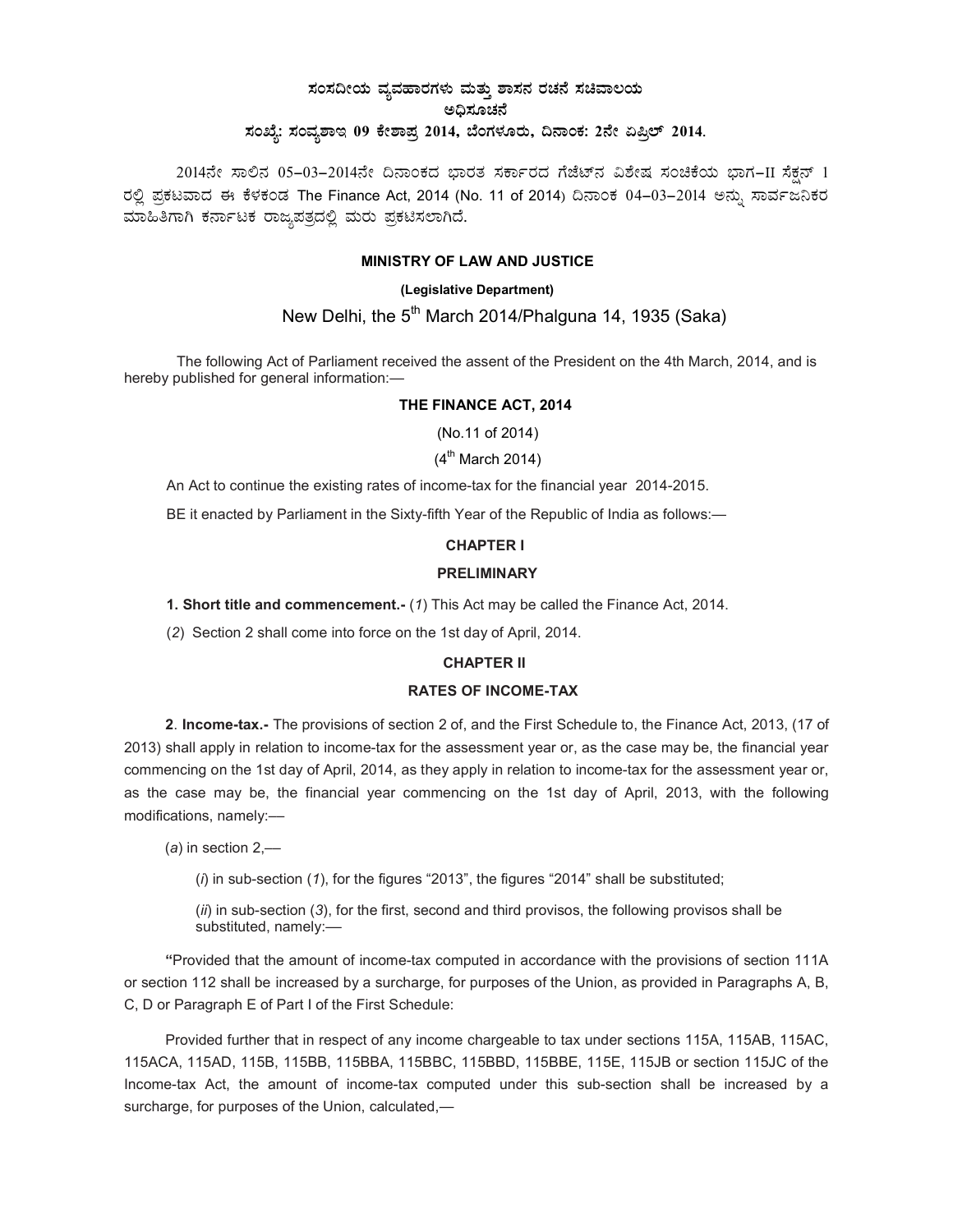(A) in the case of every individual or Hindu undivided family or association of persons or body of individuals, whether incorporated or not, or every artificial juridical person referred to in sub-clause (vii) of clause (31) of section 2 of the Income-tax Act, or co-operative society or firm or local authority, at the rate of ten per cent. of such income-tax, where the total income exceeds one crore rupees;

- (B) in the case of every domestic company,—
	- $(i)$  at the rate of five per cent. of such income-tax, where the total income exceeds one crore rupees but does not exceed ten crore rupees;
	- (ii) at the rate of ten per cent. of such income-tax, where the total income exceeds ten crore rupees;
- (C) in the case of every company, other than a domestic company,—

 $(i)$  at the rate of two per cent. of such income-tax, where the total income exceeds one crore rupees but does not exceed ten crore rupees;

(ii) at the rate of five per cent. of such income-tax, where the total income exceeds ten crore rupees:

Provided also that in the case of persons mentioned in item (A) of second proviso, having total income chargeable to tax under section 115JC of the Income-tax Act, and such income exceeds one crore rupees, the total amount payable as income-tax on such income and surcharge thereon shall not exceed the total amount payable as income-tax on a total income of one crore rupees by more than the amount of income that exceeds one crore rupees:

Provided also that in the case of every company having total income chargeable to tax under section 115JB of the Income-tax Act, and such income exceeds one crore rupees but does not exceed ten crore rupees, the total amount payable as income-tax on such income and surcharge thereon, shall not exceed the total amount payable as income-tax on a total income of one crore rupees by more than the amount of income that exceeds one crore rupees:

Provided also that in the case of every company having total income chargeable to tax under section 115JB of the Income-tax Act, and such income exceeds ten crore rupees, the total amount payable as income-tax on such income and surcharge thereon, shall not exceed the total amount payable as income-tax and surcharge on a total income of ten crore rupees by more than the amount of income that exceeds ten crore rupees.";

- (iii) in sub-section  $(13)$ , in clause (a), for the figures "2013", the figures "2014" shall be substituted;
- $(b)$  in the First Schedule,—
- (i) for Part I, the following Part I shall be substituted, namely:—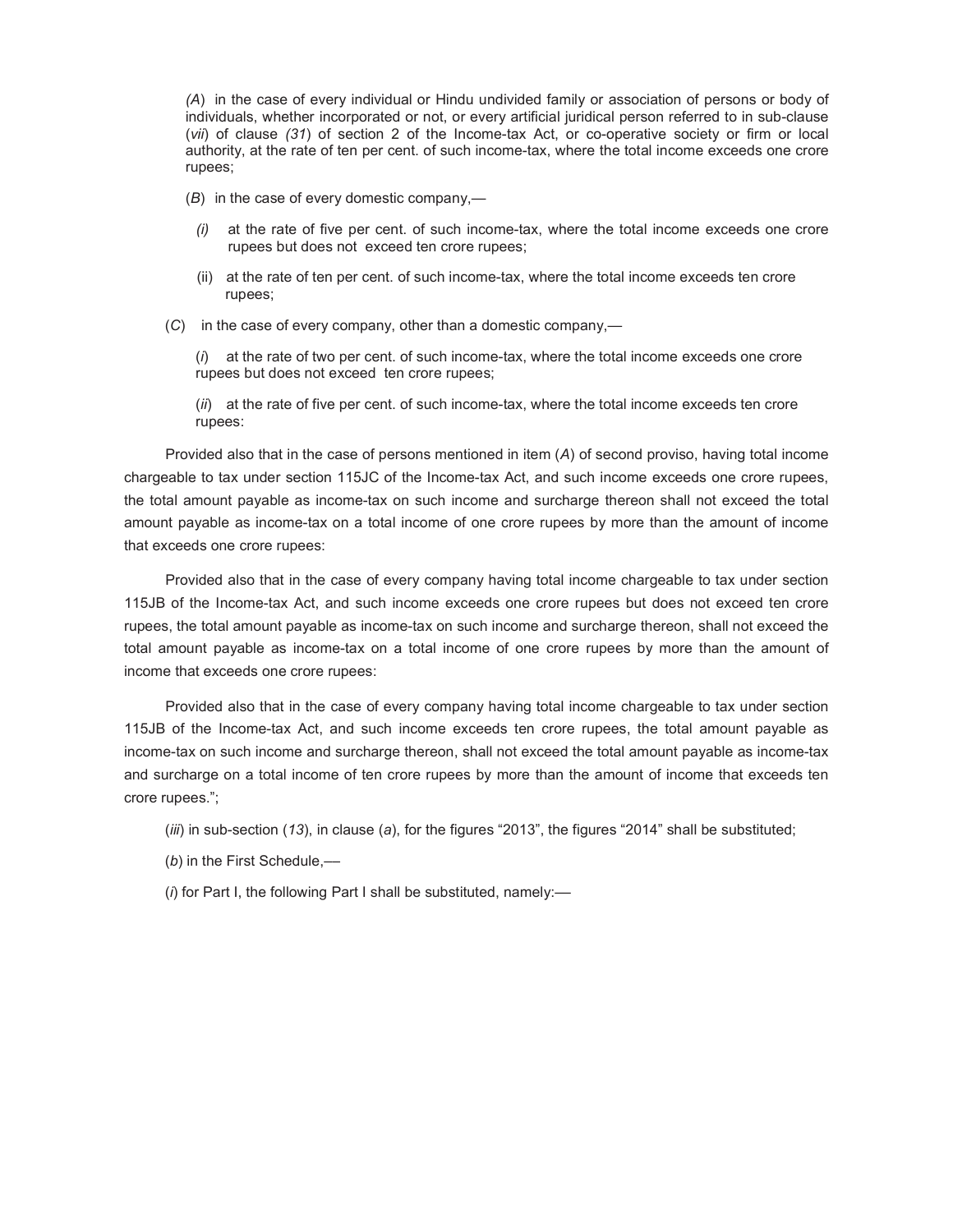#### INCOME-TAX

#### Paragraph A

(I) In the case of every individual other than the individual referred to in items (II) and (III) of this Paragraph or Hindu undivided family or association of persons or body of individuals, whether incorporated or not, or every artificial juridical person referred to in sub-clause (vii) of clause (31) of section 2 of the Income-tax Act, not being a case to which any other Paragraph of this Part applies,—

|     |                                                                                         | Rates of income-tax                                                                                           |
|-----|-----------------------------------------------------------------------------------------|---------------------------------------------------------------------------------------------------------------|
| (1) | where the total income does not<br>exceed<br>Rs. 2,00,000                               | Nil:                                                                                                          |
| (2) | where the total income<br>exceeds $Rs. 2,00,000$ but<br>does not exceed Rs.<br>5,00,000 | 10 per cent. of the amount by<br>which the total income exceeds Rs.<br>$2,00,000$ ;                           |
| (3) | where the total income<br>exceeds Rs. 5,00,000 but<br>does not exceed Rs.<br>10,00,000  | Rs. 30,000 <i>plus</i> 20 per cent. of the<br>amount by which the total income<br>exceeds Rs. 5,00,000;       |
| (4) | where the total income<br>exceeds Rs. 10,00,000                                         | Rs. 1,30,000 <i>plus</i> 30 per cent. of<br>the amount by which the total<br>income exceeds<br>Rs. 10,00,000. |

(II) In the case of every individual, being a resident in India, who is of the age of sixty years or more but less than eighty years at any time during the previous year,—

#### Rates of income-tax

| (1) | where the total income does not exceed                                                  | Nil:                                                                                                          |
|-----|-----------------------------------------------------------------------------------------|---------------------------------------------------------------------------------------------------------------|
|     | Rs. 2,50,000                                                                            |                                                                                                               |
| (2) | where the total income<br>exceeds $Rs. 2,50,000$ but<br>does not exceed Rs.<br>5,00,000 | 10 per cent. of the amount by<br>which the total income exceeds Rs.<br>2,50,000                               |
| (3) | where the total income<br>exceeds Rs. 5,00,000 but<br>does not exceed Rs.<br>10,00,000  | Rs. 25,000 <i>plus</i> 20 per cent. of the<br>amount by which the total income<br>exceeds Rs. 5,00,000;       |
| (4) | where the total income<br>exceeds Rs. 10,00,000                                         | Rs. 1,25,000 <i>plus</i> 30 per cent. of<br>the amount by which the total<br>income exceeds<br>Rs. 10,00,000. |

(III) In the case of every individual, being a resident in India, who is of the age of eighty years or more at any time during the previous year,—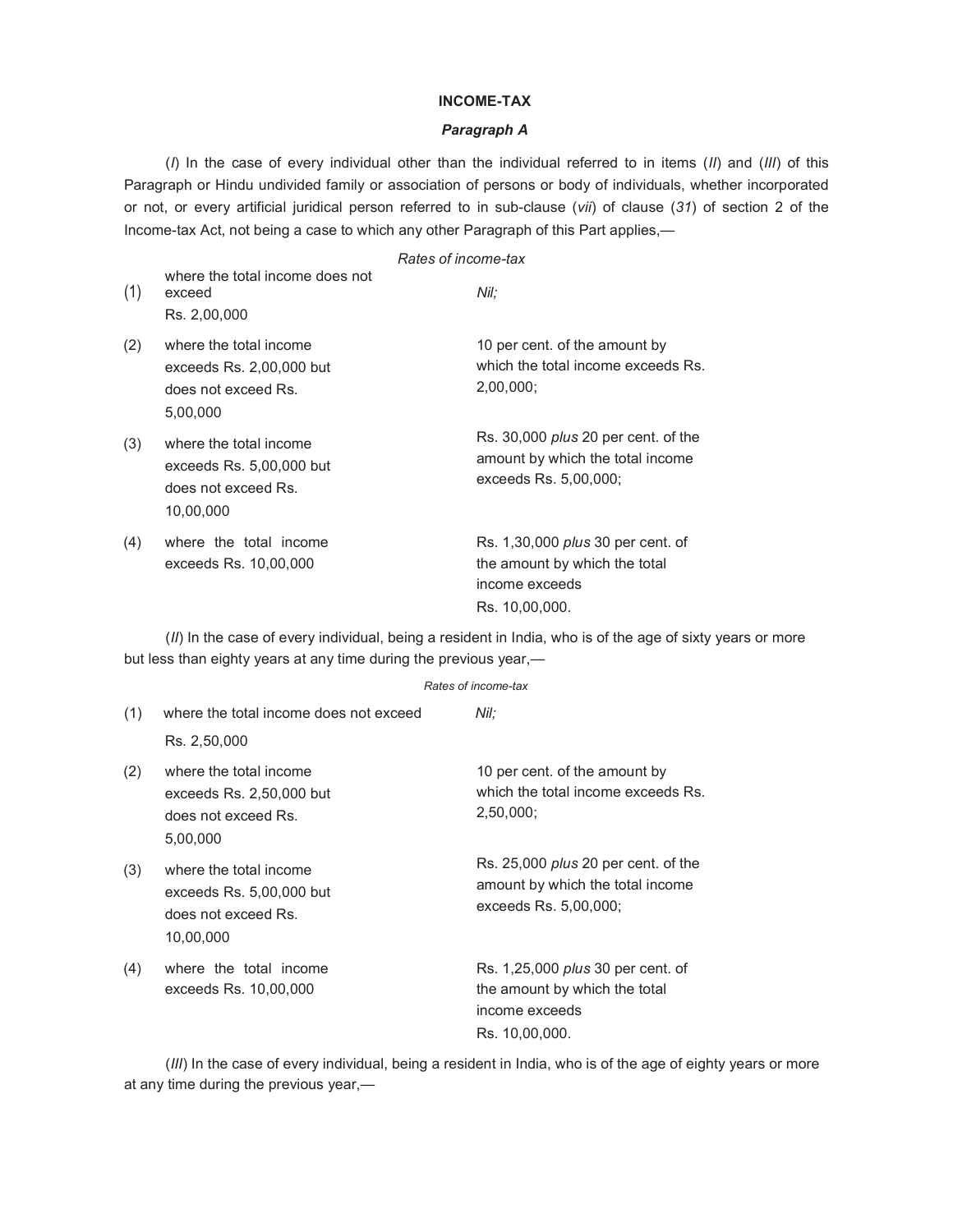- (1) where the total income does not exceed Rs. 5,00,000
- (2) where the total income exceeds Rs. 5,00,000 but does not exceed Rs. 10,00,000
- (3) where the total income exceeds Rs. 10,00,000

## Surcharge on income-tax

The amount of income-tax computed in accordance with the preceding provisions of this Paragraph, or the provisions of section 111A or section 112, shall, in the case of every individual or Hindu undivided family or association of persons or body of individuals, whether incorporated or not, or every artificial juridical person referred to in sub-clause (vii) of clause (31) of section 2 of the Income-tax Act, having a total income exceeding one crore rupees, be increased by a surcharge for the purposes of the Union calculated at the rate of ten per cent. of such income-tax:

Provided that in the case of persons mentioned in this Paragraph, having total income exceeding one crore rupees, the total amount payable as income-tax and surcharge on such income shall not exceed the total amount payable as income-tax on a total income of one crore rupees by more than the amount of income that exceeds one crore rupees.

|                                                  |                                                                               | Paragraph B                                         |  |  |
|--------------------------------------------------|-------------------------------------------------------------------------------|-----------------------------------------------------|--|--|
| In the case of every co-operative<br>$society$ — |                                                                               |                                                     |  |  |
|                                                  |                                                                               | Rates of income-tax                                 |  |  |
| (1)                                              | where the total income does not<br>exceed Rs.10,000                           | 10 per cent. of the total income;                   |  |  |
| (2)                                              | where the total income exceeds<br>Rs.10,000 but does not exceed Rs.<br>20,000 | Rs. 1,000 <i>plus</i> 20 per cent. of the amount by |  |  |
|                                                  |                                                                               | which the total income exceeds Rs.10,000;           |  |  |
| (3)                                              | where the total income exceeds                                                | Rs. 3,000 <i>plus</i> 30 per cent. of the amount by |  |  |
|                                                  | Rs. 20,000                                                                    | which the total income exceeds Rs. 20,000.          |  |  |

## Surcharge on income-tax

The amount of income-tax computed in accordance with the preceding provisions of this Paragraph, or the provisions of section 111A or section 112, shall, in the case of every co-operative society, having a total income exceeding one crore rupees, be increased by a surcharge for the purposes of the Union calculated at the rate of ten per cent. of such income-tax:

Provided that in the case of every co-operative society mentioned in this Paragraph, having total income exceeding one crore rupees, the total amount payable as income-tax and surcharge on such income shall not exceed the total amount payable as income-tax on a total income of one crore rupees by more than the amount of income that exceeds one crore rupees.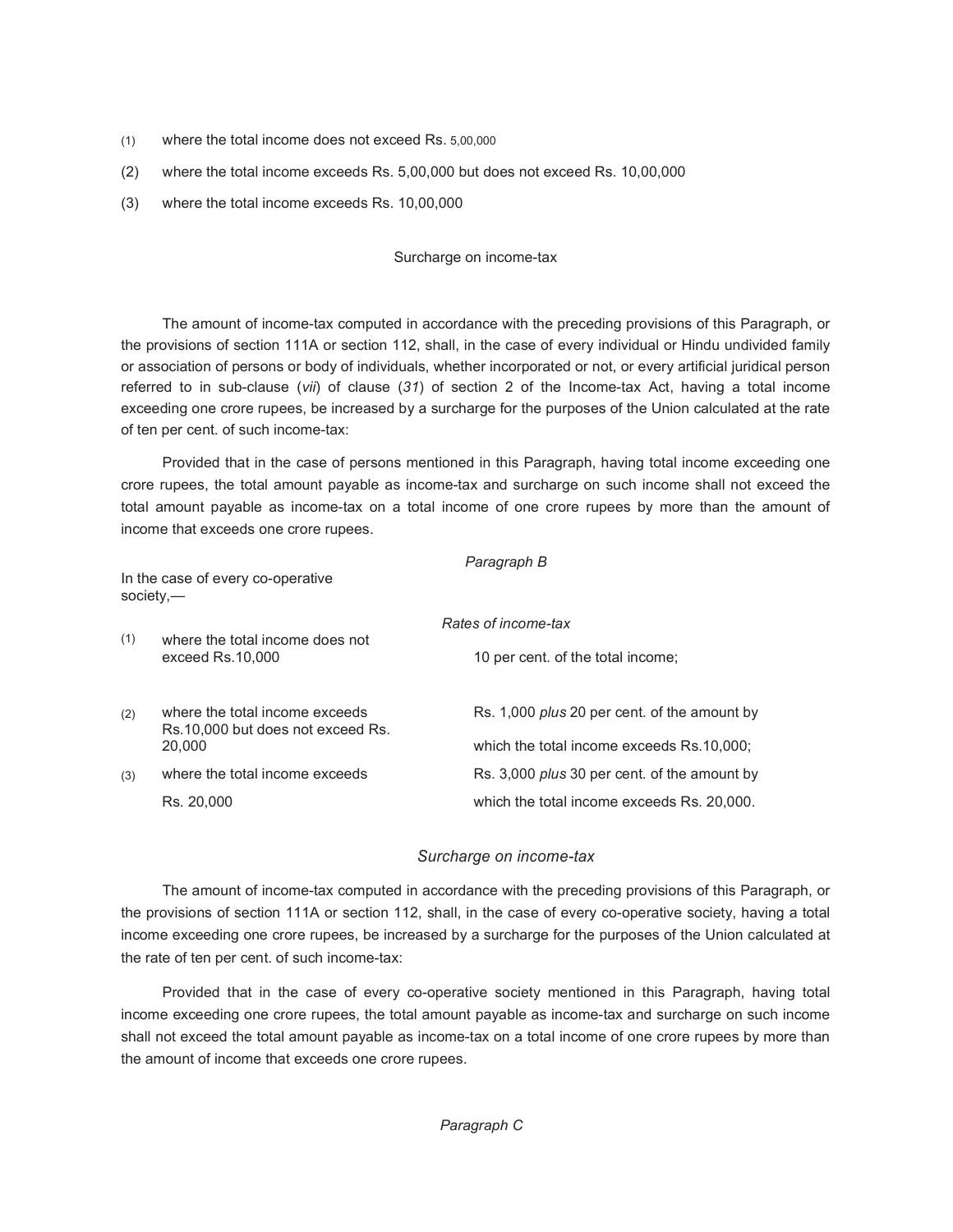In the case of every firm,––

## Rate of income-tax

On the whole of the total income 30 per cent.

## Surcharge on income-tax

The amount of income-tax computed in accordance with the preceding provisions of this Paragraph, or the provisions of section 111A or section 112, shall, in the case of every firm, having a total income exceeding one crore rupees, be increased by a surcharge for the purposes of the Union calculated at the rate of ten per cent. of such income-tax:

Provided that in the case of every firm mentioned in this Paragraph, having total income exceeding one crore rupees, the total amount payable as income-tax and surcharge on such income shall not exceed the total amount payable as income-tax on a total income of one crore rupees by more than the amount of income that exceeds one crore rupees.

### Paragraph D

In the case of every local authority,—

Rate of income-tax

On the whole of the total income 30 per cent.

### Surcharge on income-tax

The amount of income-tax computed in accordance with the preceding provisions of this Paragraph, or the provisions of section 111A or section 112, shall, in the case of every local authority, having a total income exceeding one crore rupees, be increased by a surcharge for the purposes of the Union calculated at the rate of ten per cent. of such income-tax:

Provided that in the case of every local authority mentioned in this Paragraph, having total income exceeding one crore rupees, the total amount payable as income-tax and surcharge on such income shall not exceed the total amount payable as income-tax on a total income of one crore rupees by more than the amount of income that exceeds one crore rupees.

## Paragraph E

In the case of a company,—

### Rates of income-tax

I. In the case of a domestic company 30 per cent. of the total income;

II. In the case of a company other than a domestic company—

 $(i)$  on so much of the total income as consists of,-

(a) royalties received from Government

or an Indian concern in pursuance of an

agreement made by it with the Government or

the Indian concern after the 31st day of March,

1961 but before the 1st day of April, 1976; or

(b) fees for rendering technical services

received from Government or an Indian concern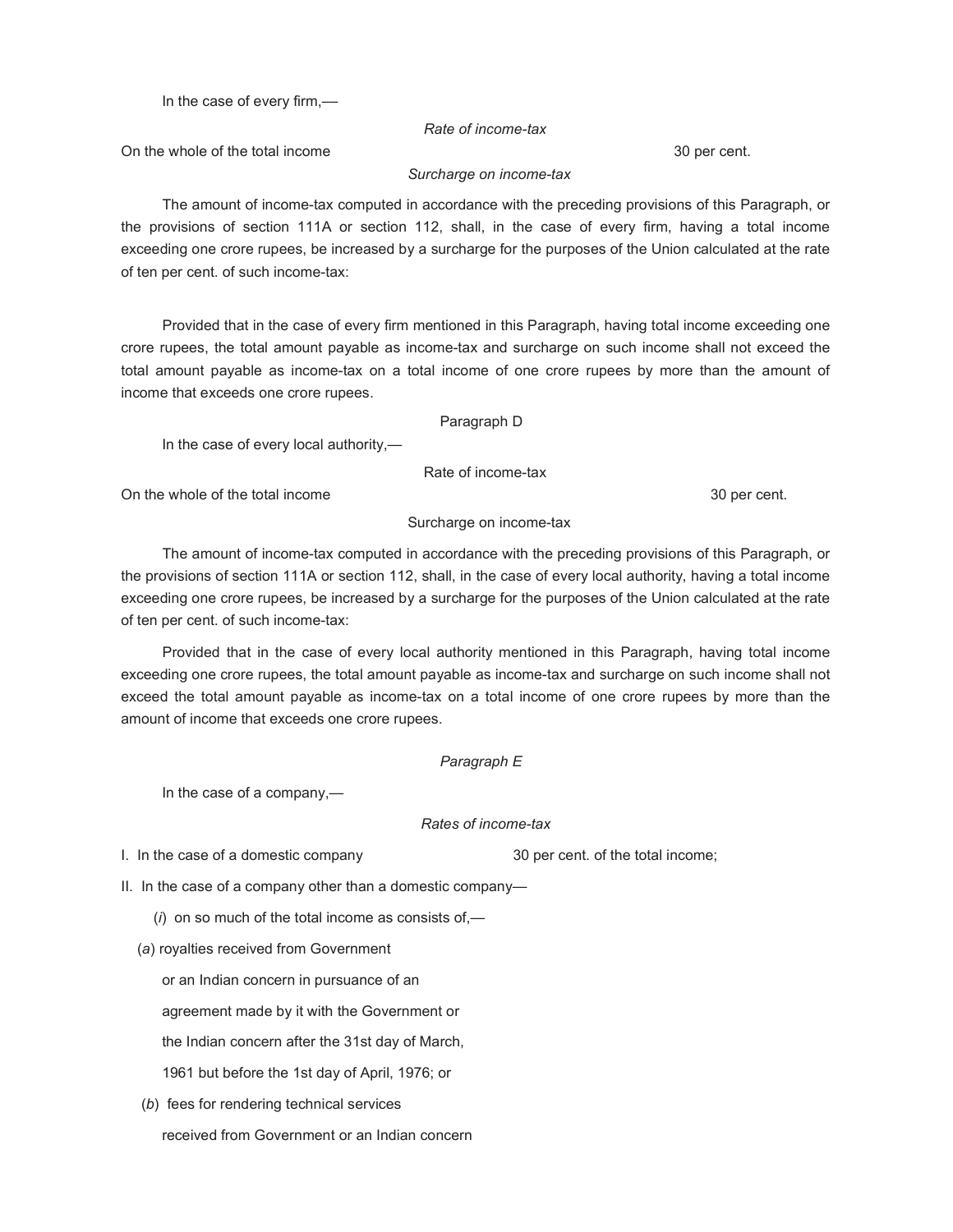in pursuance of an agreement made by it with

the Government or the Indian concern after

the 29th day of February, 1964 but before the

1st day of April, 1976, and where such agreement has, in either case, been 50 per cent.; approved by the Central Government

(ii) on the balance, if any, of the total income 40 per cent.

#### Surcharge on income-tax

The amount of income-tax computed in accordance with the preceding provisions of this Paragraph, or the provisions of section 111A or section 112, shall, be increased by a surcharge for the purposes of the Union calculated,—

(i) in the case of every domestic company,—

- (a) having a total income exceeding one crore rupees but not exceeding ten crore rupees, at the rate of five per cent. of such income-tax; and
- (b) having a total income exceeding ten crore rupees, at the rate of ten per cent of such income-tax;

 $(ii)$  in the case of every company other than a domestic company,—

(a) having a total income exceeding one crore rupees but not exceeding ten crore rupees, at the rate of two per cent. of

such income-tax; and

(b) having a total income exceeding ten crore rupees, at the rate of five per cent. of such income-tax:

Provided that in the case of every company having a total income exceeding one crore rupees but not exceeding ten crore rupees, the total amount payable as income-tax and surcharge on such income shall not exceed the total amount payable as income-tax on a total income of one crore rupees by more than the amount of income that exceeds one crore rupees:

Provided further that in the case of every company having a total income exceeding ten crore rupees, the total amount payable as income-tax and surcharge on such income shall not exceed the total amount payable as income-tax and surcharge on a total income of ten crore rupees by more than the amount of income that exceeds ten crore rupees.";

(ii) in Part IV, in Rule  $8,$ --

(A) for sub-rules (1) and (2), the following sub-rules shall be substituted, namely: $-$ 

"(1) Where the assessee has, in the previous year relevant to the assessment year commencing on the 1st day of April, 2014, any agricultural income and the net result of the computation of the agricultural income of the assessee for any one or more of the previous years relevant to the assessment years commencing on the 1st day of April, 2006 or the 1st day of April, 2007 or the 1st day of April, 2008 or the 1st day of April, 2009 or the 1st day of April, 2010 or the 1st day of April, 2011 or the 1st day of April, 2012 or the 1st day of April, 2013, is a loss, then, for the purposes of sub-section (2) of section 2 of this Act,—

(i) the loss so computed for the previous year relevant to the assessment year commencing on the 1st day of April, 2006, to the extent, if any, such loss has not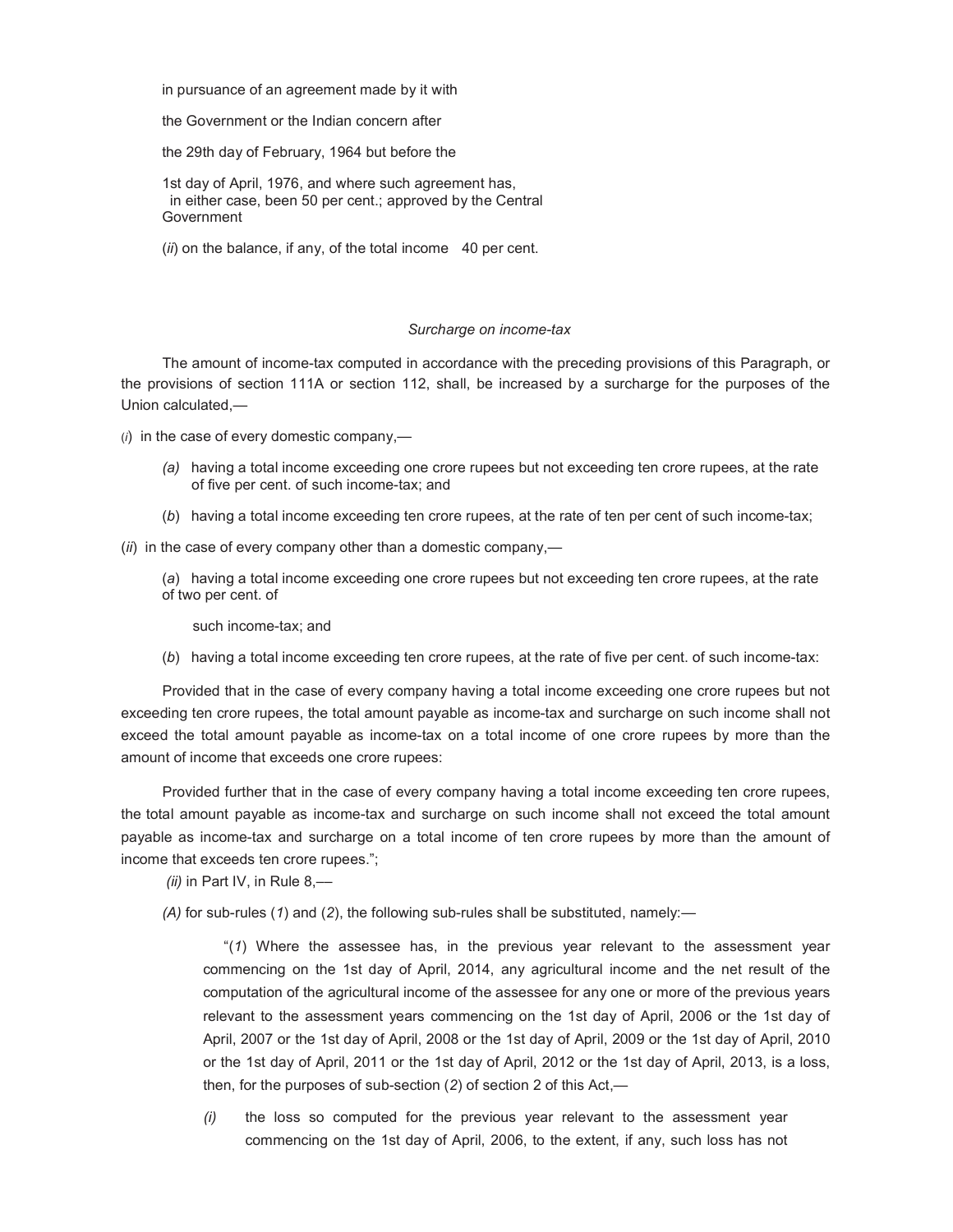been set off against the agricultural income for the previous year relevant to the assessment year commencing on the 1st day of April, 2007 or the 1st day of April, 2008 or the 1st day of April, 2009 or the 1st day of April, 2010 or the 1st day of April, 2011 or the 1st day of April, 2012 or the 1st day of April, 2013,

- $(ii)$  the loss so computed for the previous year relevant to the assessment year commencing on the 1st day of April, 2007, to the extent, if any, such loss has not been set off against the agricultural income for the previous year relevant to the assessment year commencing on the 1st day of April, 2008 or the 1st day of April, 2009 or the 1st day of April, 2010 or the 1st day of April, 2011 or the 1st day of April, 2012 or the 1st day of April, 2013,
- (iii) the loss so computed for the previous year relevant to the assessment year commencing on the 1st day of April, 2008, to the extent, if any, such loss has not been set off against the agricultural income for the previous year relevant to the assessment year commencing on the 1st day of April, 2009 or the 1st day of April, 2010 or the 1st day of April, 2011 or the 1st day of April, 2012 or the 1st day of April, 2013,
- (iv) the loss so computed for the previous year relevant to the assessment year commencing on the 1st day of April, 2009, to the extent, if any, such loss has not been set off against the agricultural income for the previous year relevant to the assessment year commencing on the 1st day of April, 2010 or the 1st day of April, 2011 or the 1st day of April, 2012 or the 1st day of April, 2013,
- (v) the loss so computed for the previous year relevant to the assessment year commencing on the 1st day of April, 2010, to the extent, if any, such loss has not been set off against the agricultural income for the previous year relevant to the assessment year commencing on the 1st day of April, 2011 or the 1st day of April, 2012 or the 1st day of April, 2013,
- (vi) the loss so computed for the previous year relevant to the assessment year commencing on the 1st day of April, 2011, to the extent, if any, such loss has not been set off against the agricultural income for the previous year relevant to the assessment year commencing on the 1st day of April, 2012 or the 1st day of April, 2013,
- (vii) the loss so computed for the previous year relevant to the assessment year commencing on the 1st day of April, 2012, to the extent, if any, such loss has not been set off against the agricultural income for the previous year relevant to the assessment year commencing on the 1st day of April, 2013,
- (viii) the loss so computed for the previous year relevant to the assessment year commencing on the 1st day of April, 2013, shall be set off against the agricultural income of the assessee for the previous year relevant to the assessment year commencing on the 1st day of April, 2014.

(2) Where the assessee has, in the previous year relevant to the assessment year commencing on the 1st day of April, 2015, or, if by virtue of any provision of the Income-tax Act, income-tax is to be charged in respect of the income of a period other than the previous year, in such other period, any agricultural income and the net result of the computation of the agricultural income of the assessee for any one or more of the previous years relevant to the assessment years commencing on the 1st day of April, 2007 or the 1st day of April, 2008 or the 1st day of April, 2009 or the 1st day of April, 2010 or the 1st day of April, 2011 or the 1st day of April, 2012 or the 1st day of April, 2013 or the 1st day of April, 2014, is a loss, then, for the purposes of sub-section (10) of section 2 of this Act,—

- $(i)$  the loss so computed for the previous year relevant to the assessment year commencing on the 1st day of April, 2007, to the extent, if any, such loss has not been set off against the agricultural income for the previous year relevant to the assessment year commencing on the 1st day of April, 2008 or the 1st day of April, 2009 or the 1st day of April, 2010 or the 1st day of April, 2011 or the 1st day of April, 2012 or the 1st day of April, 2013 or the 1st day of April, 2014,
- (ii) the loss so computed for the previous year relevant to the assessment year commencing on the 1st day of April, 2008, to the extent, if any, such loss has not been set off against the agricultural income for the previous year relevant to the assessment year commencing on the 1st day of April, 2009 or the 1st day of April, 2010 or the 1st day of April, 2011 or the 1st day of April, 2012 or the 1st day of April, 2013 or the 1st day of April, 2014,
- (iii) the loss so computed for the previous year relevant to the assessment year commencing on the 1st day of April, 2009, to the extent, if any, such loss has not been set off against the agricultural income for the